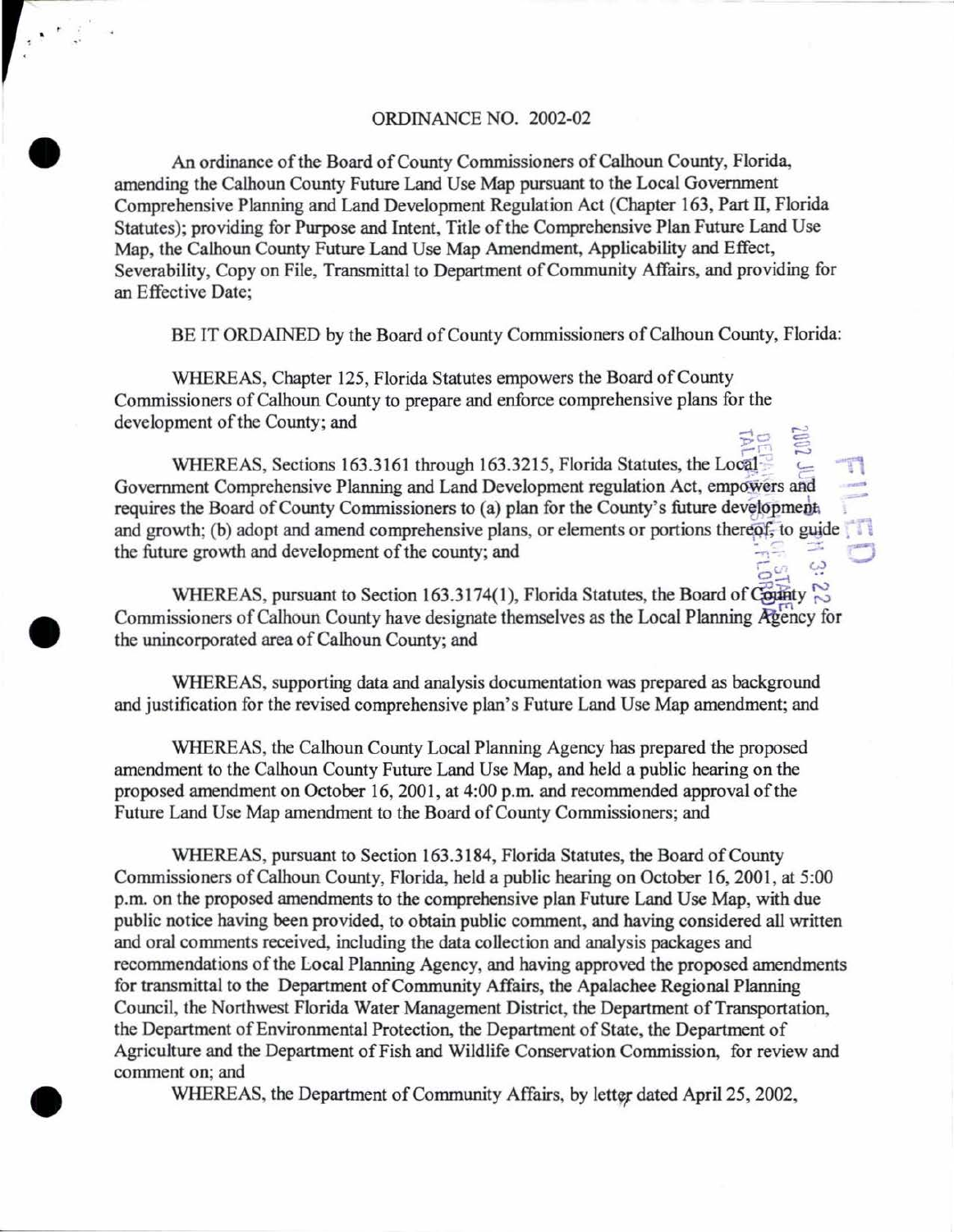transmitted its objections, recommendations, and comments on the proposed amendment of the Calhoun County Comprehensive Plan Future Land Use Map; and

WHEREAS, the amended version of the comprehensive plan was reviewed and the supporting data and analysis was revised in view of the objections, recommendations, and comments by the Department of Community Affairs; and

WHEREAS, pursuant to Section 163.3184, Florida Statutes, on May 21, 2002 the Board of County Commissioners of Calhoun County, Florida, held a public hearing, with due public notice having been provided, on the amended version of comprehensive plan Future Land Use Map; and

WHEREAS, the Board of County Commissioners of Calhoun County, Florida, further considered all oral and written comments received during the public hearings, including the data collection and analysis packages, the recommendations of Local Planning Agency, and objections, recommendation, and comments of the Department of Community Affairs; and

WHEREAS, in exercise of its authority the Board of County Commissioners of Calhoun County, Florida, has determined it necessary and desirable to adopt the amended Future Land Use Map to encourage the most appropriate use of land, water and resources, consistent with the public interest; and deal effectively with future issues that may result from the use and development of land within Calhoun County.

NOW, THEREFORE, BE IT ORDAINED by the Board of County Commissioners of Calhoun County, Florida, as follows:

Section 1. Purpose and Intent.

..

•

•

This Ordinance is enacted to carry out the purpose and intent of, and exercise the authority set out in, the Local Government Comprehensive Planning and Land Development Regulation Act, Sections 163.3161 through 163.3215, Florida Statutes, and Chapter 125, Florida Statutes, as amended;

Section 2. Title of Comprehensive Plan Future Land Use Map.

The revised version of the Future Land Use Map of the Comprehensive Plan for Calhoun County, Florida, shall be entitled 'The 2000-2010 Calhoun County Future Land Use Map as adopted 05-15-2001, amended 05-21-2002."

Section 3. Calhoun County Future Land Use Map Amendment.

The Future Land Use Map of the Calhoun County Comprehensive Plan is hereby amended to include the Map attached and incorporated herein. The amendment changes approximately 120 acres from Mixed Use and Agricultural to Industrial. This property is located South of Highway 20, West of the intersection of Highway 20 and Silas Green Road, approximately *5* miles West of Blountstown in Section 4, Township 1 South, Range 9 West.

Section 4. Applicability and Effect.

The applicability and effect of the Calhoun County Comprehensive Plan shall be as